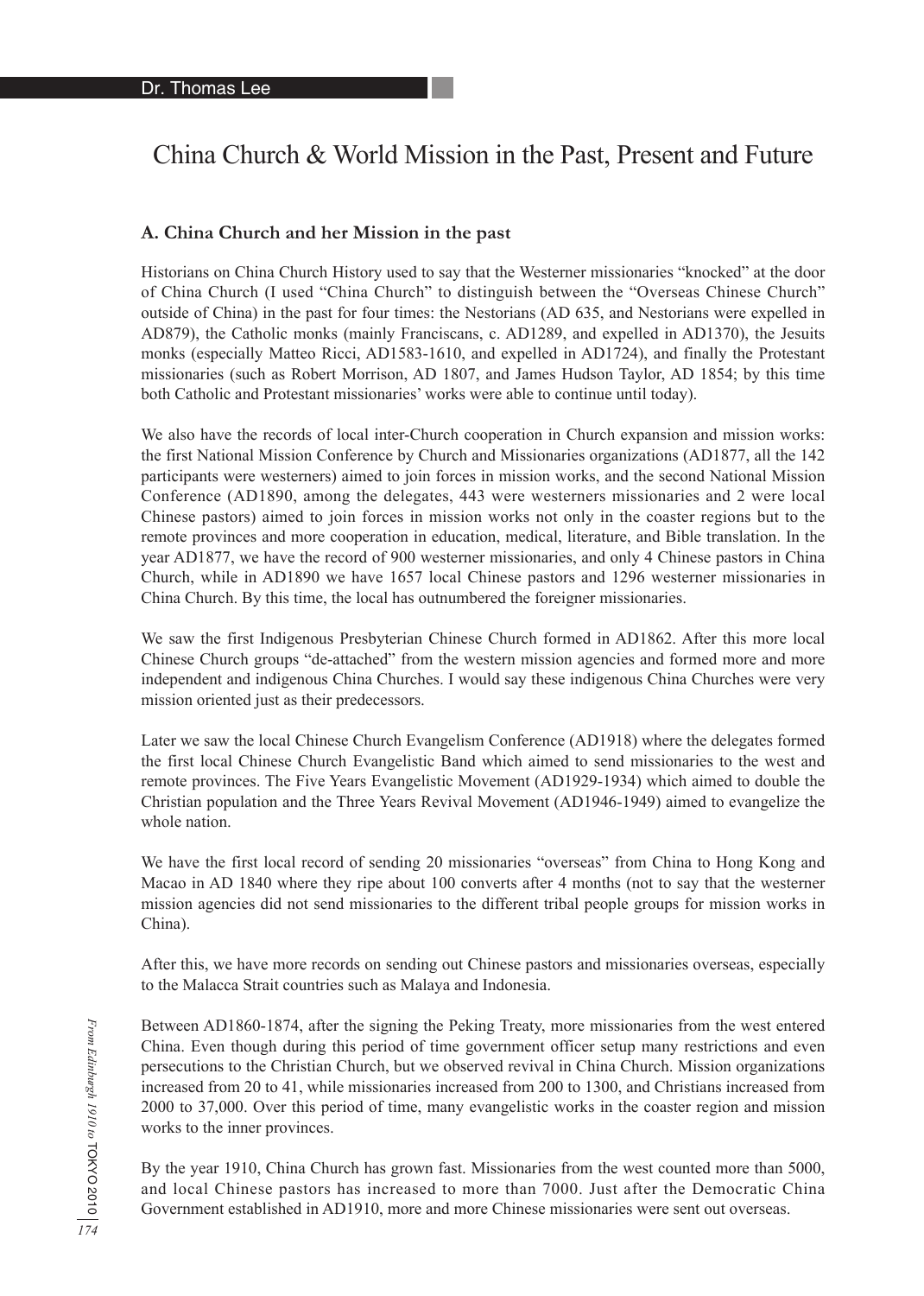In the early 20th century, we saw many Chinese Churches were established in Philippine, Malaya (and Singapore), Indonesia, Thailand, Vietnam etc. Afterward, due to more mission works to the overseas Chinese migrants and workers, then we saw the period of overseas Chinese Church established all over the world.

# **B. The Present China Church**

#### **a. The present China Church structure**

After the modernization policy launched since 1978, Churches in China grew rapidly, especially House Church in the villages. Not to say that Church never grew before 1978, but rather they spread "underground" after 1950 when the communist took over China. There was a survey figure in 1949 that there were 834,909 Christians in China. But after more than 30 years of persecution and restriction, we returned to find that there were more than 30 millions Christians in China; a growth rate of 30 times within 30 years.

I would say the works of Holy Spirit among China Church occurred more frequent in the 1980s and the early 1990s, especially in the central provinces like Henan, Anhui, and Shandong. We also heard about the revival in Helonjiang in 1986-89, and the rapid grow of Churches in Wenzhou as early as 1980. By this period of time, not only the House Church grew rapidly, but even the "Government approved" Three Self Church was packed with thousands of worshippers on Sunday. With this development pace, by 1990s, the structure of China Church was obvious: Three Self Church and House Church.

Recently, some articles published discussing on the China Church in 2008. The Three Self Church has 37,500 Churches (where each congregation ranged between 200 - 3000) and 75,000 meeting centers (where each congregation ranged between  $50 - 200$  people); while the House Church has about 800,000 to 1 million Churches or meeting places (each congregation ranged between 30 – 200 people). We may estimate presently there are about 70 to 80 millions of Christians in China.

| <b>Three Self Church</b>   | <b>House Church</b>         |
|----------------------------|-----------------------------|
| $37,500 + 75,000$ Churches | $0.8 - 1$ millions Churches |
| 15.75 millions Christians  | 54 millions Christians      |

We believe that with this established structure and the large number of Christians, this will likely laid a good foundation for future development, especially in world mission.

#### **b. The mission strengths: financial, resources, missionary**

The booming economic in recent years in China is significant and even surprised the western worlds. Its national reserve has outnumbered all the countries in the world, and even now the top three banks in the world are in China. Even though the economic tsunami hit most of the countries in 2008, but China still maintains growth in GDP. Nevertheless, due to the huge population , the GNP per annum (2008 is US\$4500, expecting US\$6000 by 2010) is still far as compare to the developed countries (GNP of USA per annum may reach US\$45,000). I would say most of the Christians in China are belonged to the lower classes in the society. Until now, we do not observe good tithing in China Church, with only some exceptions in the cities. Nevertheless, we can foresee a good future in financial contributions among Christians, by then we can encourage more mission and sending works.

Concerning mission resources, I would say we are still very "primitive", and everything has to build from scraps. For example, a missionary sent from the coaster region to Tibet, and even after three years he was unable to store resources such as gospel tracts, Bibles, follow-up kits, hymn books, discipleship training tools in Tibetan language.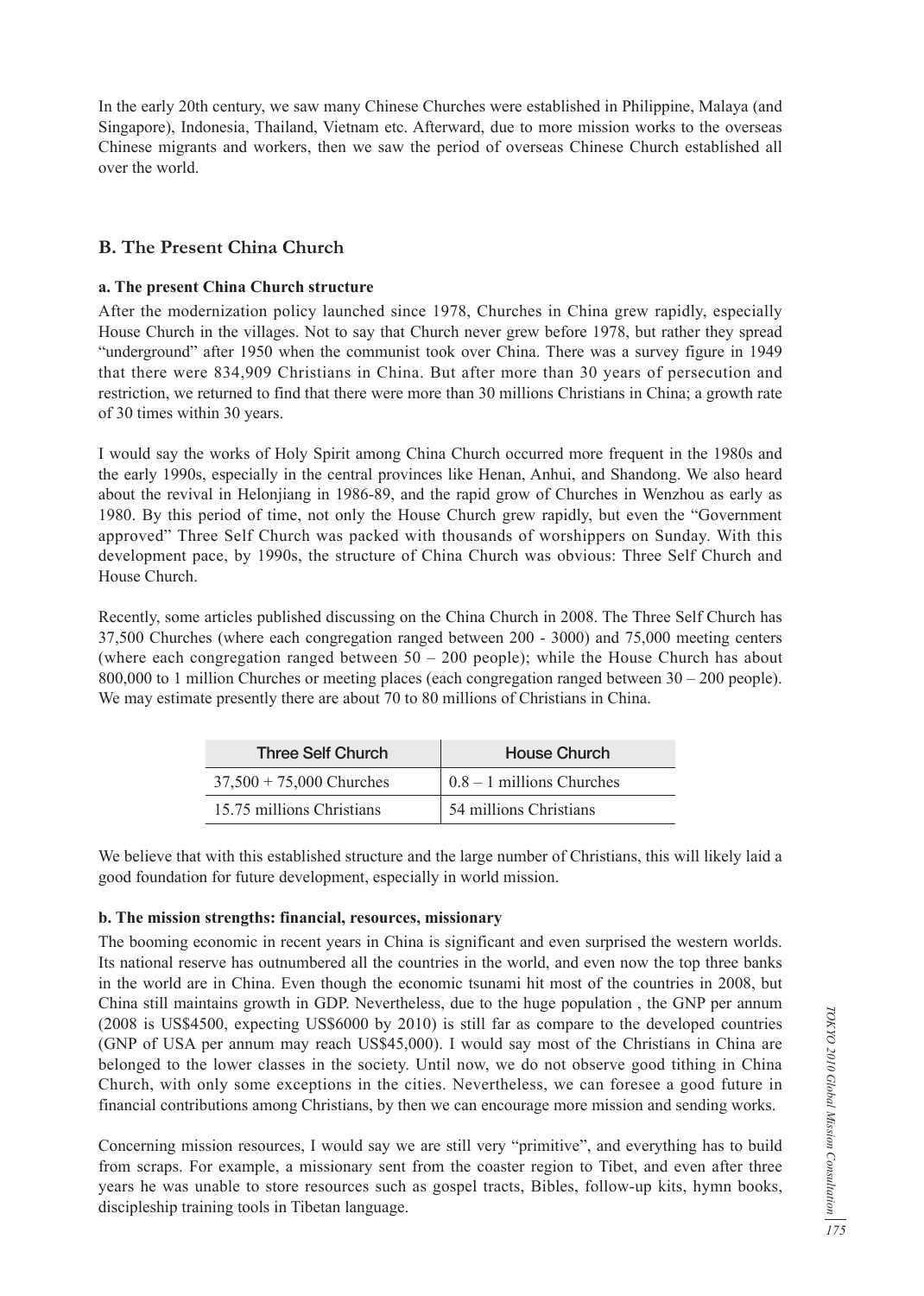Presently there are less than 100 missionaries sent out from China, but more than 200 are having their internship in western part of China preparing to be sent out from the countries. From the experience of one sending organization , the main problems where China missionaries encounter are their capability, training, and financial support (I will illustrate this later). Most of these missionaries are young, with lower education, less professional, language inability, without full training in theology and mission, lack of field support, and finally less financial support due to their poor sending Churches. Many of these missionaries face depression or even casualty in the mission field. However, this is a painful process which China missionaries are facing now a day, and we hope they will learn well and prepare for the future.

# **C. The Present Mission Works in China Church**

## **a. Mission training in China**

Only with the help of foreign mission agencies, presently there are 3 or 4 proper Mission Schools established in China which accommodate less than 70 students. Apart from these fulltime mission schools, there are some Mission Classes, only in regular basis, designed for pastors to create awareness in mission.

For example, the Chengdu Mission School (Sept. 2006 – Mar. 2008, then stopped operation due to lack of qualified students) recruited 21 students into an 18 months in-house training and another 15 months field-work program. Finally, in June 2009, only 5 students were graduated with Diploma in Mission. Presently, these 5 graduates are sent to different regions (2 in Inner Mongolia, 1 in Northern Xinjiang, 2 in Kuwait).

For next example, the Great Commission Mission School (in Beijing) launched a full time program (Sept. 2008 – June 2009) with 12 students, finally sent out 5 to western China. Expecting out of these 8 graduates, 4 will send outside China in the future.

There are some "half brown mission schools" in China. For example, one in Lanzhou, with 20 students, where the curriculum mixed up biblical and mission subjects. There is one in Xian, one in Huherhoute, one in east Beijing, one in Qindao, and one in Kunming. Probably we have to wait for some more years before we can see China Church sending out properly trained missionaries.

Outside of China, there is one mission school in Penang, Malaysia, and another one in Manila, Philippine, both of these schools recruit only students from China. Even though, these 2 schools designed only short term training.

I believe, in the near future, there will be more and more proper Mission Schools established in China. But no matter how strong is the strength of China Church, at least within the next two decades, these mission schools still need foreign experts or trainers to come in to help in order to run the whole program effectively.

## **b. The Awareness of Back to Jerusalem Movement in China**

The vision or movement of Back to Jerusalem appeared since 1942, consecutively in Henan and in Shandong province. Later, more than 100 missionaries moved to northwest China and tried to go out China through the Silk Roads with very poor facilities and supports. Almost all of these missionaries "martyred" after 1950 when the communist took over China and closed the border to the west.

The Back to Jerusalem Movement (BJM) rekindled among House Church in 1990s. The movement quickly spread to many foreign countries by some pastors from China. Supportive, opposing, observing views appeared upon this movement by Churches in China and overseas.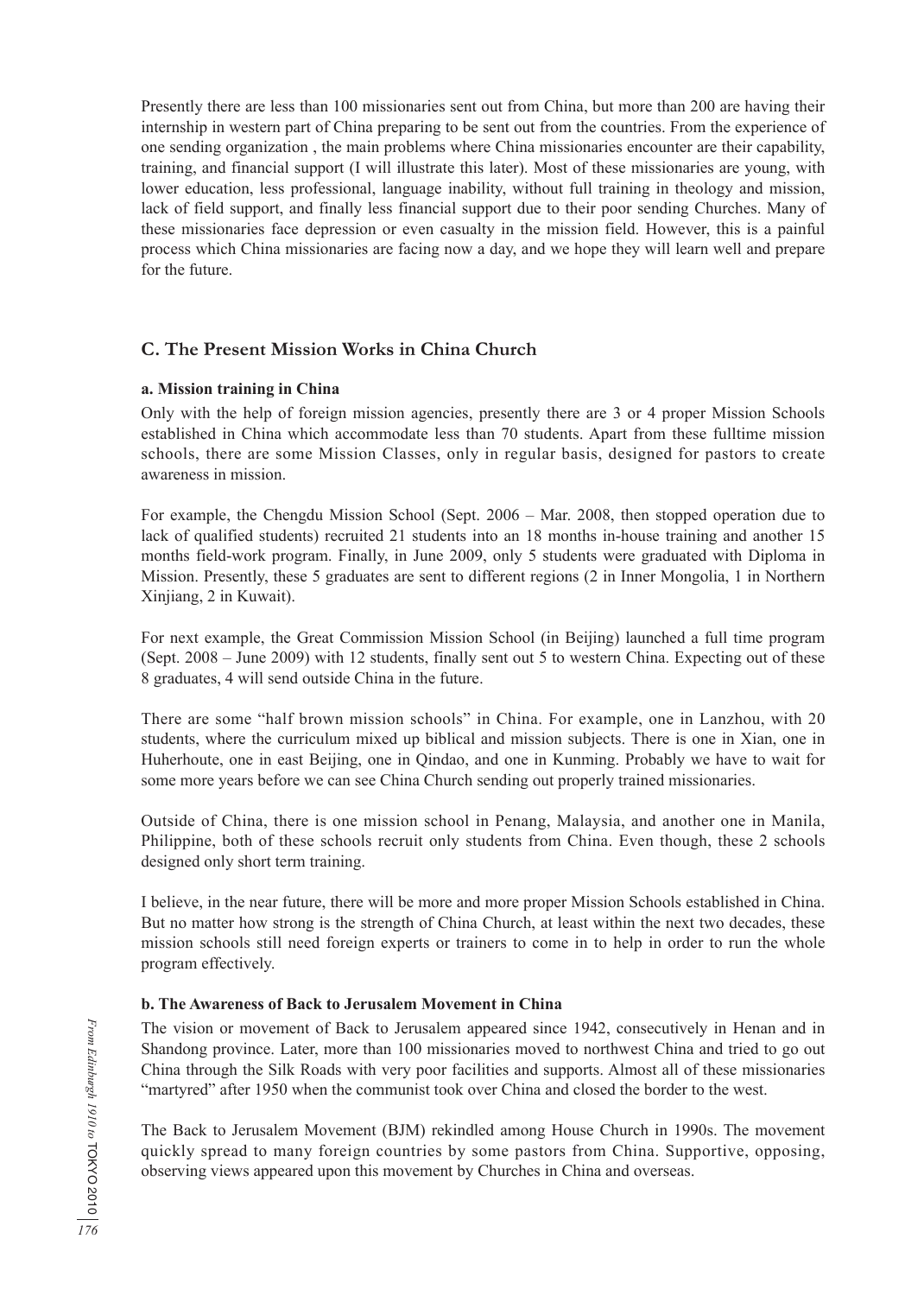Until 2004, some prominent Church leaders in the West and East formed the Back to Jerusalem Movement International Organization and called the 1st (2004), the 2nd (2006), the 3rd (2008) and coming 4th (2010) BJM International Consultation (in Jerusalem) and written down statements and declarations about this Movement. In the BJM Declaration, it stated four actions clearly, namely, Mobilization & Recruitment, Pre-field Training, Cooperation in Sending, and Field Support. In the Declaration, it spelled out that the main target of BJM is the descendants of Isaac (Jews) and Ishmael (Muslims). The BJM International now has Headquarter office in Hong Kong and actively carrying out the actions laid down. Promoting, printing, helps to establish mission schools and mission classes, guide to set up sending agencies, coordinating China missionaries to targeted fields in Central Asia and Middle East, organizing of conferences etc. are some of the works carrying out recently.

I believe, with an official organization like BJM International, more mission activities or coordination works between China missionaries and the outside worlds would appear in the years ahead.

#### **c. The formation of sending agencies in China**

There are some Churches in China that sent missionaries out from China since 2000. Like the China Gospel Fellowship (in Henan), YinShang Church (in Anhui), the Wenzhou Gospel Group (in Wenzhou, Jehjiang), the City Revival Church (in Beijing), the Timothy Fellowship Church (in Wuhan), the Qorlet Church (in Xinjiang), the Xian Glory fellowship, the China Muslim Christian Fellowship, the North-West Church, the Xian City Church etc. But, there are many other Churches sent local missionaries from one province to another province, especially from eastern China to western China.

In recent years, with the helps of foreign mission agencies, some local mission agencies then appeared. For examples, just to name a few, the Beijing City Revival Church set up a Mission Sending Department and sent out missionaries not only to the western part of China, but to Middle East countries. The All Nations Church in Shanghai also forms a Mission sending branch and sent out missionaries to Iran and Kuwait. The YinShang Church also forms a Mission Sending Department and trained and sent out missionaries to South East Asia and Middle East countries.

I believe, with the helps of foreign mission experts, more mission sending agencies will rise up in China, and sooner when these local agencies gain more experience in mission sending, there will become more independent in their sending works.

#### **d. Mission to the Muslims in China and other part of the world**

Out of the 55 minority tribal peoples in China, 11 of them are identified themselves with Islamic faith, the Muslim population in China total to 31 millions. This is a big challenge to China Church when planning mission works to Muslims either in China or outside China.

Presently, there are some mission works among Muslims in China, for example, the Muslim Christian Fellowship of China (in Lanzhou, with more than 10 workers) has gone into Kazak and Dongxian tribes and built mission centers, ECC China (from Beijing, has sent more than 10 workers) into Kazak, Uygar, Hui and built mission centers, the YingShang Group has sent many workers into Kazak, Hui, Uygar and built meeting points among them. The indigenous Uygar and Kazak Churches themselves have their own workers as well. We know there are more mission works among the Muslims in China by foreign missionaries. I know Frontier Mission does send some missionaries to the China Church has sent out missionaries to Central Asia and Middle East countries, not in large scale, and by 2009 we can identify 4-5 to Kyrgyzstan, 2 to Kazakhstan, 2 to Kuwait, 2 to United Emirates of Arab, 1 to Uzbekistan, about 20 to Pakistan, 1 to Iran, 14 to Egypt, and may be few more in Arabic countries where we are unable to identify.

Until today, we hardly heard any mission works among Muslims from China Church to South East Asia. Unconfirmed news that there are some pastors from China presently received training in Indonesia and in Malaysia which aim to evangelize Muslims.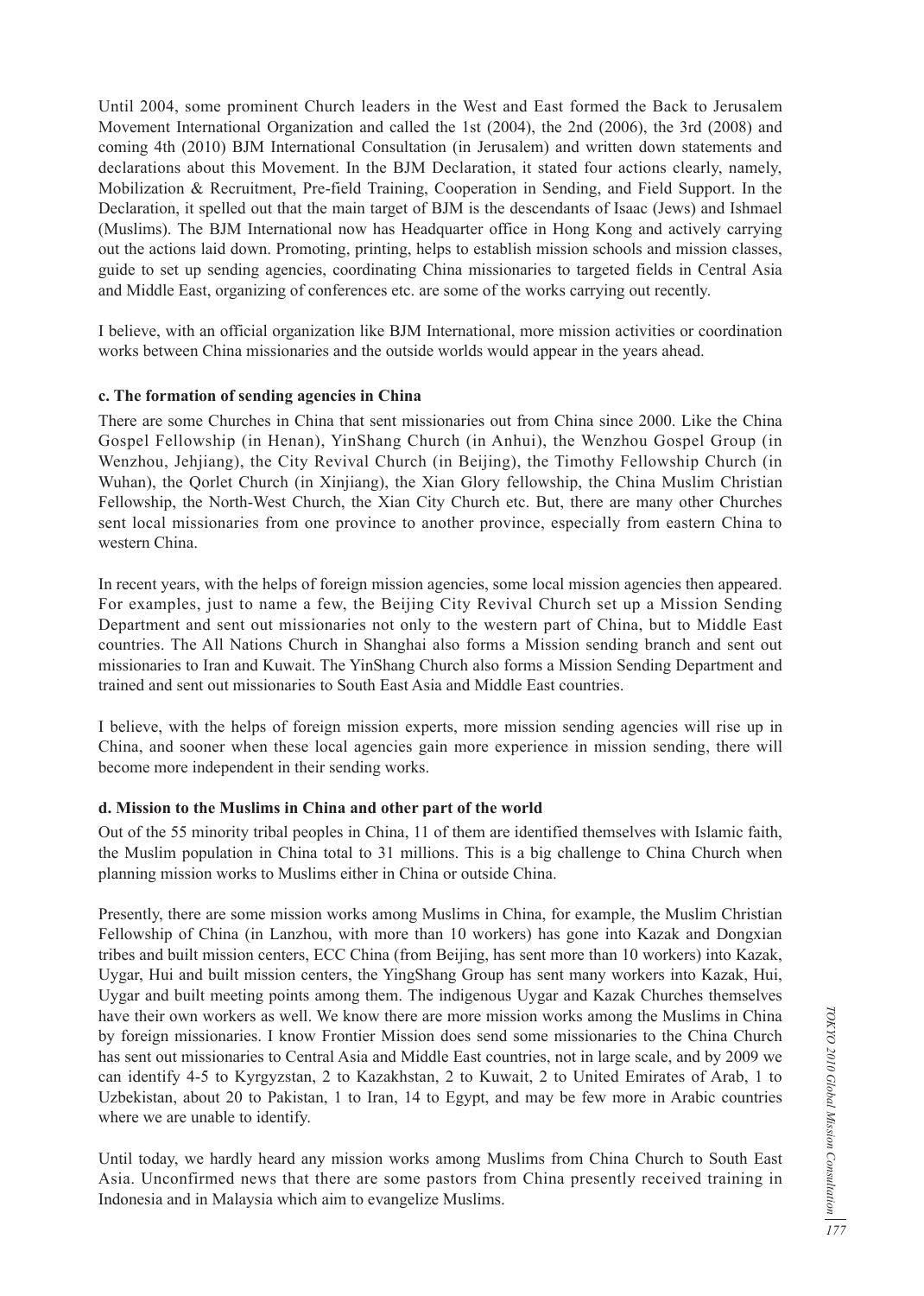# **Conclusion: The Need of Partnership**

No doubt, China Church is the rising mission force in world evangelism. In order for her to become a powerful and effective mission partner to many exiting mission forces like the Westerner's or the Korean's missionaries, she should be properly guided and partnered.

# **a. How to be a good mission partner with China Church mission sending agencies?**

The mission capacity of China Church is like a growing baby at this juncture. She needs proper helps or good guides. On the other hand, China Church has her own history and cultural distinctiveness, and thus to be a partner to China missionaries, we should handle the relationship delicately.

From my experience, there are many strong and weak factors when making partner with China missionaries:

- 1.China missionaries take "relationship" strongly. We make friend first, then everything makes easy. If you are my grandfather or father, or my Church leader respected friend, then I will honor you as my respected person too.
- 2. China missionaries experienced many hardships and persecutions in their own country, and they might choose to go to some "dangerous" fields even though other missionaries think they are a "fool" to do so. They always prepare for martyrdom.
- 3. China missionaries go out sometimes with bare hand and limited supports. Sometimes they would not consider "standard" living, pocket money, children education, retirement saving, better accommodation etc. as compare to other missionaries from the West or East.
- 4. China missionaries go out with limited resources. Even after they make many conversions in the mission field, they might not have enough financial supports and resources like printing materials, training tools, Church building etc. to follow-up what they needs.
- 5. China missionaries are willing to be a servant of the Lord to the local people, but do not want to be overruled by other mission sending agencies, or controlled by other missionaries on the fields.
- 6. China missionaries might not train as much as other missionaries in theology and pastoral skills.
- 7. China missionaries usually handicapped with foreign languages. They might not have spoken English and even the language of the target people group they are serving, but willing to learn while on the mission field. This might take a period of time to master the language.

No matter what strong-nesses or weaknesses, China missionaries know the important of partnership in mission fields and willing to work with other missionaries from other part of the world. I deeply believe China Church will be a obvious force in world mission the coming future.

# **b. The rising force in World mission field.**

There are many voices about the strength of China Church in mission. From the high view that she will send out a million missionary to the low view that she may need another 30 years before she can be a true mission partner in world mission field. I believe we can only take "a middle view" on this consensus. I believe China Church is eager to go for world mission, but might takes more time to prepare for herself. It might take some more years, may be 10 to 15 years in order we can see an obvious mission force actually appear.

Finally, I want to illustrate that there are few factors might contribute to this mission force:

1. The awareness of the House Church to mission: for many years China Church only concentrates in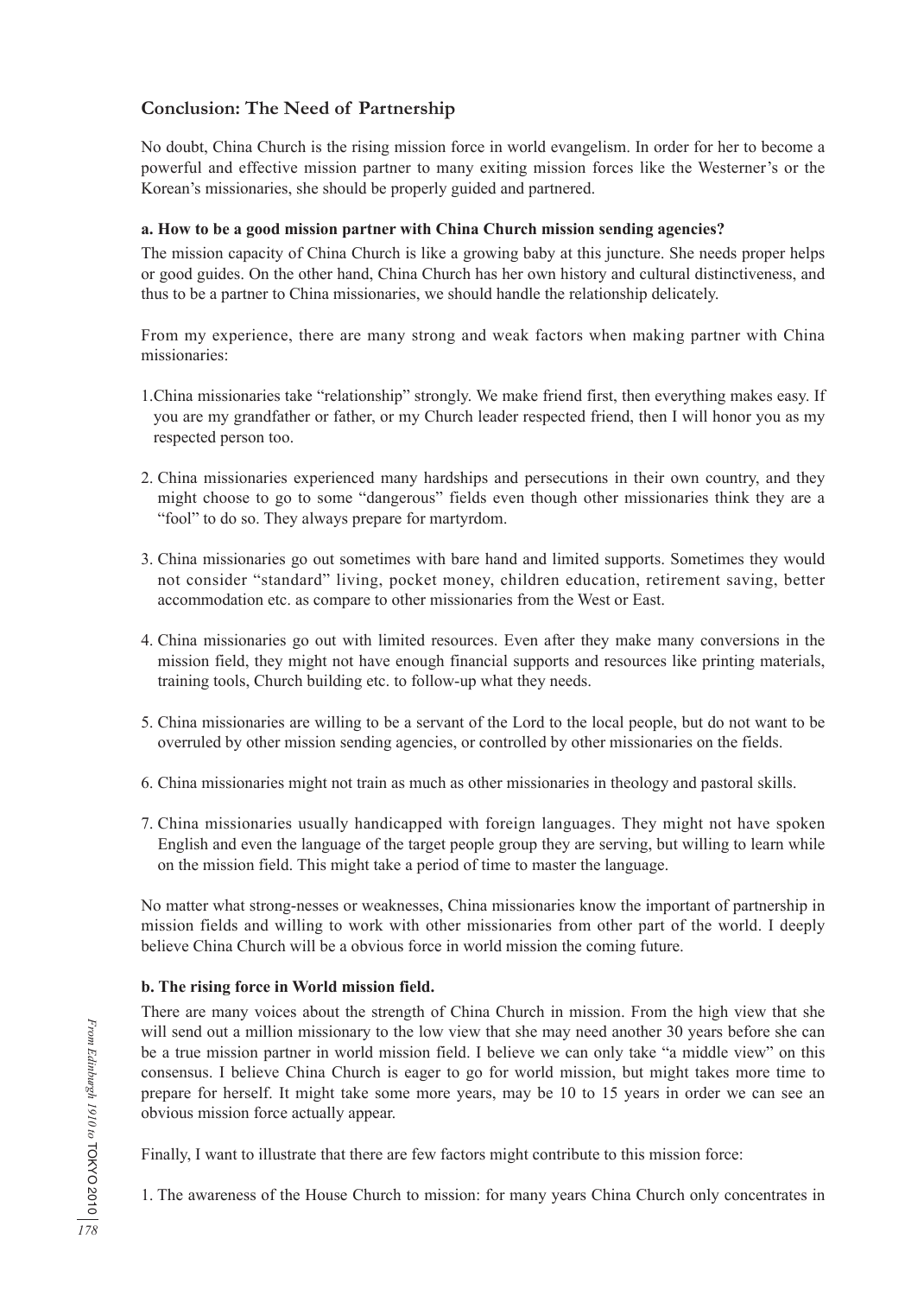home mission, and only by the end of 1990s that she aware of world mission, especially when the vision of Back to Jerusalem starting to spread among House Churches. There are many mission conventions but only appeared among pastors and Church leaders. Until recent years that then the House Church has more awareness about mission and sending works. I believe it will take some more years, may be another 10 to 20 years, in order for most of the China Church to have mission awareness.

- 2. The mission training: There are training ministries of what we called as "mission trainings" but actually these are not the proper one. There can only be considered as "half brown mission training". Only with the help of foreign experts that we find two or three actual mission schools existed. Again, it will take some more years for the local Church groups to build their own mission schools.
- 3. The political situation in China: since 1978 China government launched its Modernization policy, but religious freedom is the last item to be developed, or even never allow to be developed. Anyway, the China Church is always clever enough to find "gaps" to develop these activities.
- 4. The economic growth in China and the financial strength of the China Church: this should be the most obvious development so far we can predict. More and more Churches are able to support their own missionaries in other countries.
- 5. The capability of mission sending agencies to manage the missionaries outside of China: it is always lack of experience and senior field missionaries to take care of new coming missionaries. Presently, we can see most of the missionaries sent out of China where their field supports are by foreign experienced missionaries.
- 6. The partnership between China missionaries and the other missionaries in world mission: this is a decisive factor for China Church to involve in World Mission.

My final word is, no matter how many or how strong China missionaries are, the future is how they work with each other in the mission fields in World Mission. I believe a Mission China will come soon.

- <sup>2</sup> By AD 1949, the China Church counted 834,909 Christians and 6500 churches. A special statistic as we see the work of God where after 30 years of persecution, we returned in 1980 and found 30 millions Christians in China Church.
- 3 Su Wen-Fung, op. cit. p. 35.

- <sup>5</sup> Only for your interest, by 2008, we have more than 13,000 Chinese Churches overseas. These oversea Chinese Churches are mission oriented as well.
- 6 Jonathan Chou, Modern China Church History 1949-1990 (Hong Kong, 1989), p. 32.
- <sup>7</sup> We see numerous huge House Church buildings appeared in Wenzhou area, and named this city as the "Jerusalem of China". More than million of Christians appeared in Wenzhou, and in some districts the Christian population may consist more than 70%.

<sup>8</sup> See Cheng, Christianity in China (Beijing, 2008), WenMu, An Analysis to China Church in Early 21st Century (Hong Kong, 2004).

<sup>9</sup> If we make a rough estimation: Three Self Churches  $37,500 \times 300 = 11,250,000,75000 \times 60 =$ 4,500,000, and House Churches 900,000 x 60 = 54,000,000. Total up to 69,750,000 (almost 70 millions). Most of the organizations involved in China ministry usually estimated about 80 millions

<sup>1</sup> Good reference in China Church History, see Su Wen-Fung, China Church History, in Chinese (San Francisco: Hua Suen Pub., 2005), and Wen Mu, China Church History, in Chinese (Hong Kong: Global Chinese Bible Institute, 1999).

<sup>4</sup> Ibid., p. 41.